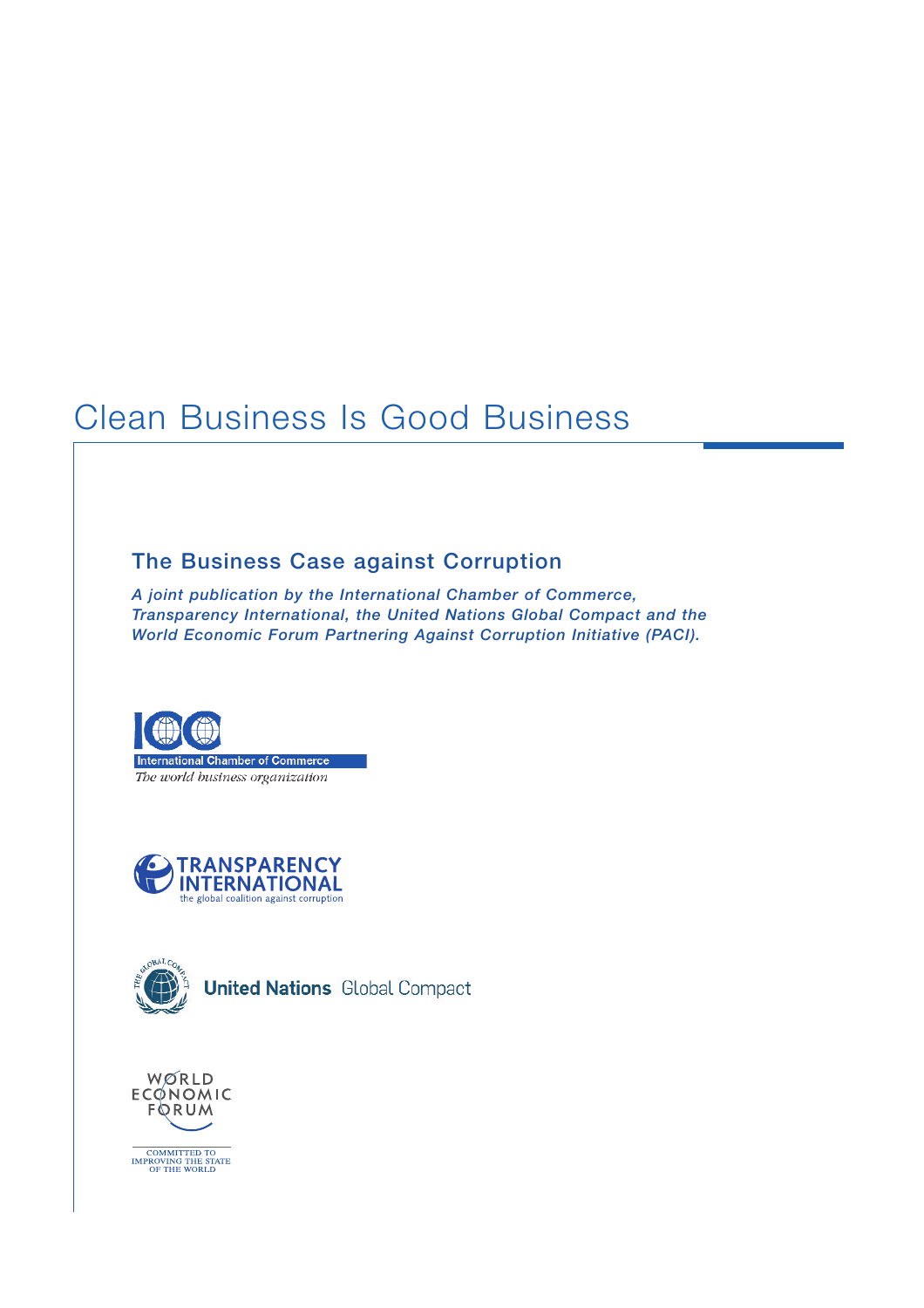#### **Facts and Figures\***

Corruption, the abuse of entrusted power for private gain, is the single greatest obstacle to economic and social development around the world. It distorts markets, stifles economic growth, debases democracy and undermines the rule of law.

- Estimates show that the cost of corruption equals more than 5% of global GDP (US \$2.6 trillion), with over US \$1 trillion paid in bribes each year.
- Corruption adds up to 10% to the total cost of doing business globally, and up to 25% to the cost of procurement contracts in developing countries.
- Moving business from a country with a low level of corruption to a country with medium or high levels of corruption is found to be equivalent to a 20% tax on foreign business.

#### **International Law**

The international legal framework that companies are facing is changing fast and has been strengthened during recent years. It now includes the following intergovernmental instruments:

- Inter-American Convention Against Corruption (1996)
- OECD Convention on Combating Bribery of Foreign Public Officials in International Business Transactions (1997)
- European Union Instruments on Corruption (1997)
- Council of Europe Conventions on Corruption (1997-1999)
- The African Union Convention on Preventing and Combating Corruption (2003)
- United Nations Convention Against Corruption (2003)

Governmental instruments are also increasingly being adopted at the national level; sometimes with global implications to companies, i.e. the Foreign Corrupt Practices Act and the Sarbanes-Oxley Act in the US.

### **Why Should Your Company Engage?**

Companies are subject to extortion and some play a role in paying bribes. Accordingly, the private sector is also part of the problem and can also be part of the solution (for example, by sharing responsibility for finding ways to effectively fight corruption).

#### **What Can Your Company Do?**

An increasing number of companies are demonstrating leadership by implementing effective anti-corruption programmes within their companies. Common features of such programmes include:

- Detailed policies on company-specific bribery issues such as kickbacks, extortion, protection money, facilitation payments, conflicts of interest, gifts and hospitality, fraud and money laundering, and political and charitable contributions
- Management systems and procedures outlining frameworks for risk assessment, training, sanctions, whistle-blowing, continuous internal self-review and external reporting

Companies are increasingly engaging in sector-specific or multi-industry initiatives, locally, regionally and/or globally, to share their experiences, learn from peers and, in partnership with other stakeholders, contribute to levelling the playing field.

There are a number of principles, recommendations and guidance and implementation tools available to companies. They have been developed in cooperation with companies and tested in real corporate environments. See the back of the leaflet for further information.

\*Source: World Bank



#### **Corruption Remains a Serious Problem for Companies in Most Parts of the World and across Industries**

Note: The rankings reflect Transparency International's 2007 Corruption Perception Index. The score relates to perceptions of the degree of corruption as seen by business people and country analysts and ranges between 10 (highly clean) and 0 (highly corrupt).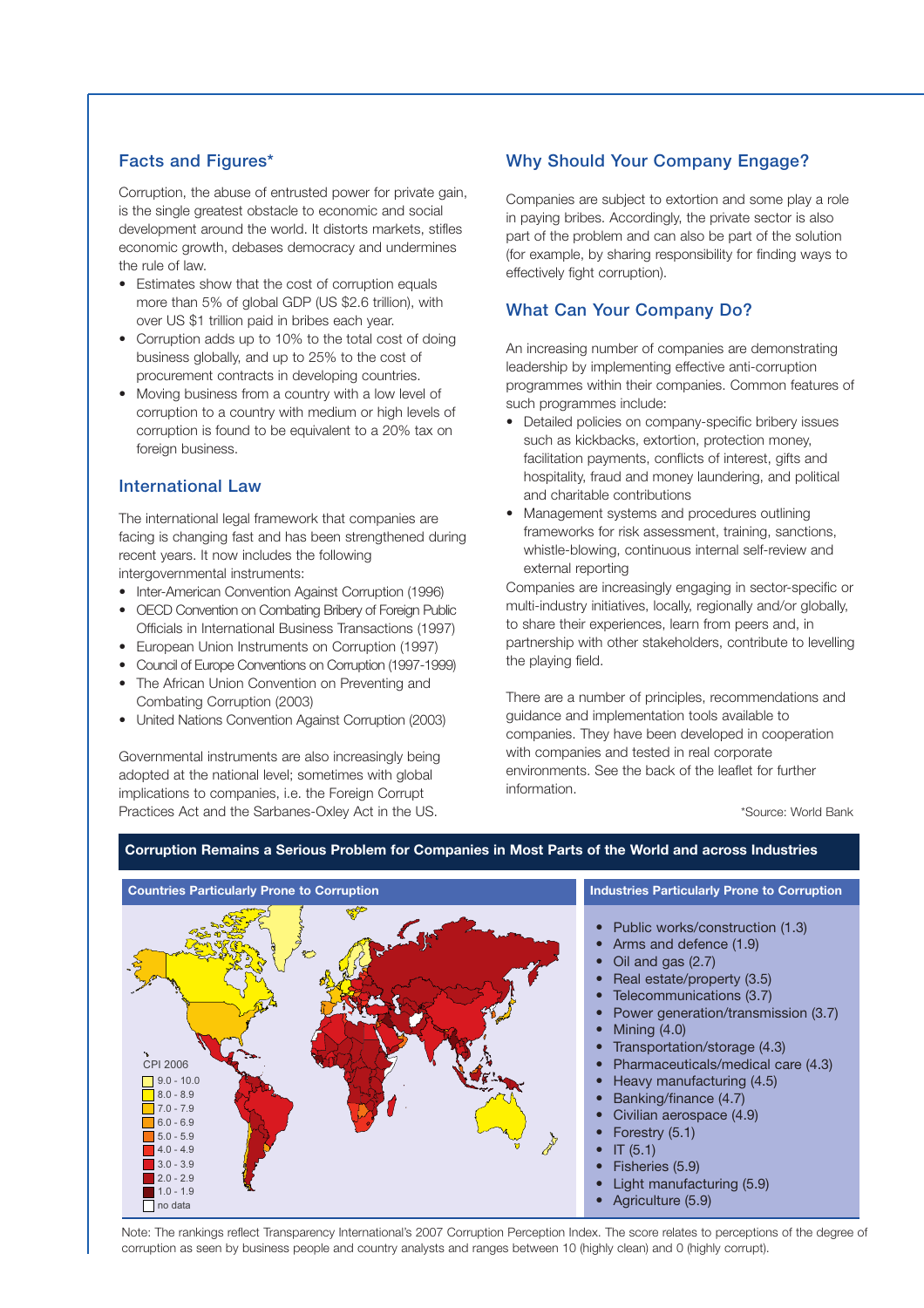| The Business Rationale for Fighting Corruption |                                                                                                                                                                                                                                                                                                                                                                                                                                                     |                                                                                                                                                                                                                                                                                                                                                                                                                                                                                                                                                                  |
|------------------------------------------------|-----------------------------------------------------------------------------------------------------------------------------------------------------------------------------------------------------------------------------------------------------------------------------------------------------------------------------------------------------------------------------------------------------------------------------------------------------|------------------------------------------------------------------------------------------------------------------------------------------------------------------------------------------------------------------------------------------------------------------------------------------------------------------------------------------------------------------------------------------------------------------------------------------------------------------------------------------------------------------------------------------------------------------|
|                                                | <b>Benefits of Engaging</b>                                                                                                                                                                                                                                                                                                                                                                                                                         | <b>Risks of Not Engaging</b>                                                                                                                                                                                                                                                                                                                                                                                                                                                                                                                                     |
| Individual Company Action                      | Reduce the cost of doing business<br>$\bullet$<br>Attract investments from ethically oriented<br>$\bullet$<br>investors<br>Attract and retain highly principled<br>$\bullet$<br>employees, improving employee morale<br>Obtain a competitive advantage of<br>$\bullet$<br>becoming the preferred choice of ethically<br>concerned customers/consumers<br>Qualify for reduced legal sanctions in<br>$\bullet$<br>jurisdictions like the US and Italy | Criminal prosecution, in some jurisdictions both at<br>company and senior management levels which can<br>lead to imprisonment<br>Exclusion from bidding processes, e.g. for<br>international finance institutions and export credit<br>agencies<br>"Casino risk" - no legal remedies if a counterpart<br>does not deliver as agreed and/or keeps increasing<br>the price for doing so<br>Damage to reputation, brand and share price<br>Tougher fight for talent when hiring new employees<br>Regulatory censure<br>Cost of corrective action and possible fines |
|                                                |                                                                                                                                                                                                                                                                                                                                                                                                                                                     |                                                                                                                                                                                                                                                                                                                                                                                                                                                                                                                                                                  |
| Collective Action<br>by Business               | Create a level playing field overcoming the<br>$\bullet$<br>"prisoner's dilemma"<br>Improve public trust in business<br>$\bullet$<br>Influence future laws and regulations<br>$\bullet$                                                                                                                                                                                                                                                             | Missed business opportunities in distorted markets<br>Increased magnitude of corruption<br>Policy-makers responding by adopting tougher and<br>more rigid laws and regulations – internationally,<br>regionally and nationally                                                                                                                                                                                                                                                                                                                                   |

**f f** MWH has a core value to be a trustworthy business partner. Honesty, professionalism, ethical behaviour and integrity with our staff, **business partner. Honesty, professionalism, ethical behaviour and integrity with our staff, clients and supply chain are integral to the way we do business. "**

**Robert Uhler**, Chief Executive Officer, MWH Global, USA

**f** Corruption is the single greatest obstacle to economic and social development, and the fight against it is imperative. With our considerable **economic and social development, and the fight against it is imperative. With our considerable resources, practical experience and front line position, international business must take a stand, for it is no longer enough to simply be against corruption or other unethical business practices. Global business leaders must be fully engaged in eradicating them and levelling the** engaged in eradicating them and le<br>competitive playing field for all. <sub>JJ</sub>

**Alan L. Boeckmann**, Chairman and Chief Executive Officer, Fluor Corporation, USA

**ff** Good governance is a requirement for sustainable development and effective markets. StatoilHydro supports the global fi **sustainable development and effective markets. StatoilHydro supports the global fight** markets. StatoilHydro s<br>against corruption. <sub>JJ</sub>

> **Helge Lund**, President and Chief Executive Officer, StatoilHydro, Norway

**MTN** subsists on five brand values – **integrity, leadership, relationships, innovation and can-do. These values are the essence of MTN, defining our people, policies and practices. Integrity is a promise that we have made to all our stakeholders – of fairness, transparency, honesty and accountability in all our dealings. As we maintain our leadership position in Nigerian telecommunications, we are committed to also leading the way in zero tolerance for** to also leading the wa<br>corrupt practices. **JJ ff**<br>nteg<br>can-

**Ahmad Farroukh**, Chief Executive Officer, MTN Nigeria, Nigeria

**f** Our objective in this area is to make it clear to governments that the business interies in the widest possible international **clear to governments that the business interest lies in the widest possible international commitment to anti-corruption rules, so that we may compete on a level playing field on a sound ethical and legal basis. "**

**Paul Skinner**, Chairman, Rio Tinto, United Kingdom

**ff** There is no business which is so important **that we will jeopardize our business ethics. ff** There is no business which is so importan<br>that we will jeopardize our business ethics. **JJ** 

**Lars Rebien Sorensen**, President and Chief Executive Officer, Novo Nordisk, Denmark